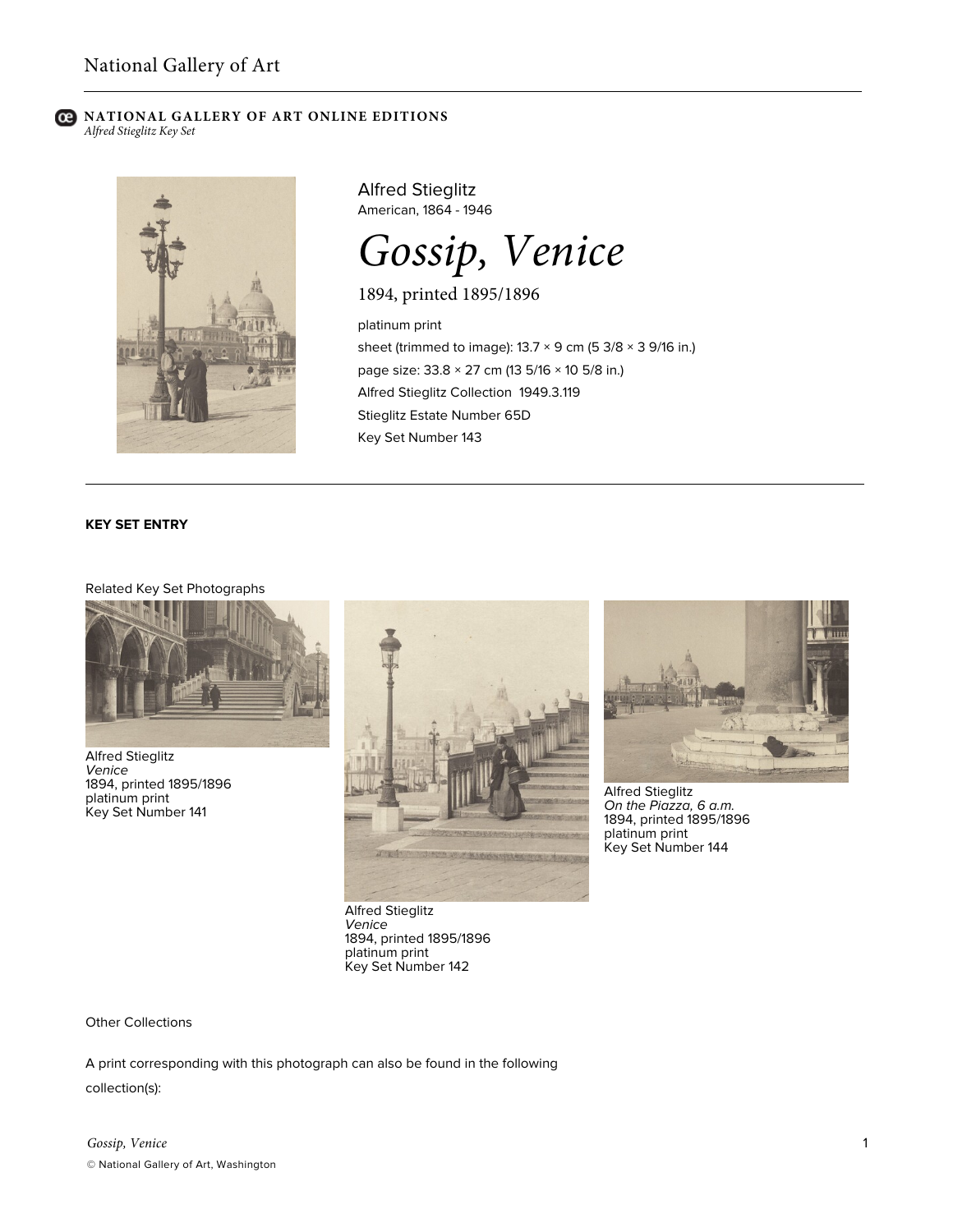#### **NATIONAL GALLERY OF ART ONLINE EDITIONS** *Alfred Stieglitz Key Set*

Kunstbibliothek, Staatliche Museen zu Berlin, 14,268/7590,12 [gum]

Philadelphia Museum of Art, 1995-2-20 [lantern slide] (inscribed: 28. Gossip. Venice.)

Lifetime Exhibitions

A print from the same negative—perhaps a photograph from the Gallery's collection—appeared in the following exhibition(s) during Alfred Stieglitz's lifetime:

1897, London, R.P.S. (no. 440, as *Gossip—Venice*) 1898, London, Salon (no. 112, as *Gossip—Venice*) 1899, New York (nos. 41–42, as *Gossip, Venice*, 1894–1899, carbon enlargement, and 1894-1898, gum bichromate) 1900, New York (no. 99, as *Gossip—Venice*) 1902, New York (no. 138, as *Gossip—Venice*, 1894) 1902, London (no. 67, as *Gossip—Venice*) 1904, The Hague (no. 119, as *Gossip—Venice*)

Lifetime Publications

A reproduction of this work appeared in the following publication(s) during Alfred Stieglitz's lifetime:

M. [F. Matthies-Masuren], "Alfred Stieglitz—New York," *Photographisches Centralblatt* 4 (December 1898): 432 (ill., untitled)

"Photographs from the Camera Club Exhibition," *New-York Tribune* (14 May 1899): illustrated supplement, 10 (ill., *Gossip—Venice*)

*Photograms of the Year* (London, 1900): 16 (ill., *Gossip. Venice*)

*Camera Notes* 6:1 (July 1902): opp. 58 (ill., *Gossip—Venice*)

*Photographische Rundschau und Photographisches Centralblatt* 18:9 (1904): 123 (ill., *Venedig*)

*Die Photographische Kunst im Jahre 1904: Ein Jahrbuch für Künstlerische Photographie*: 46 (ill., *Venedig*)